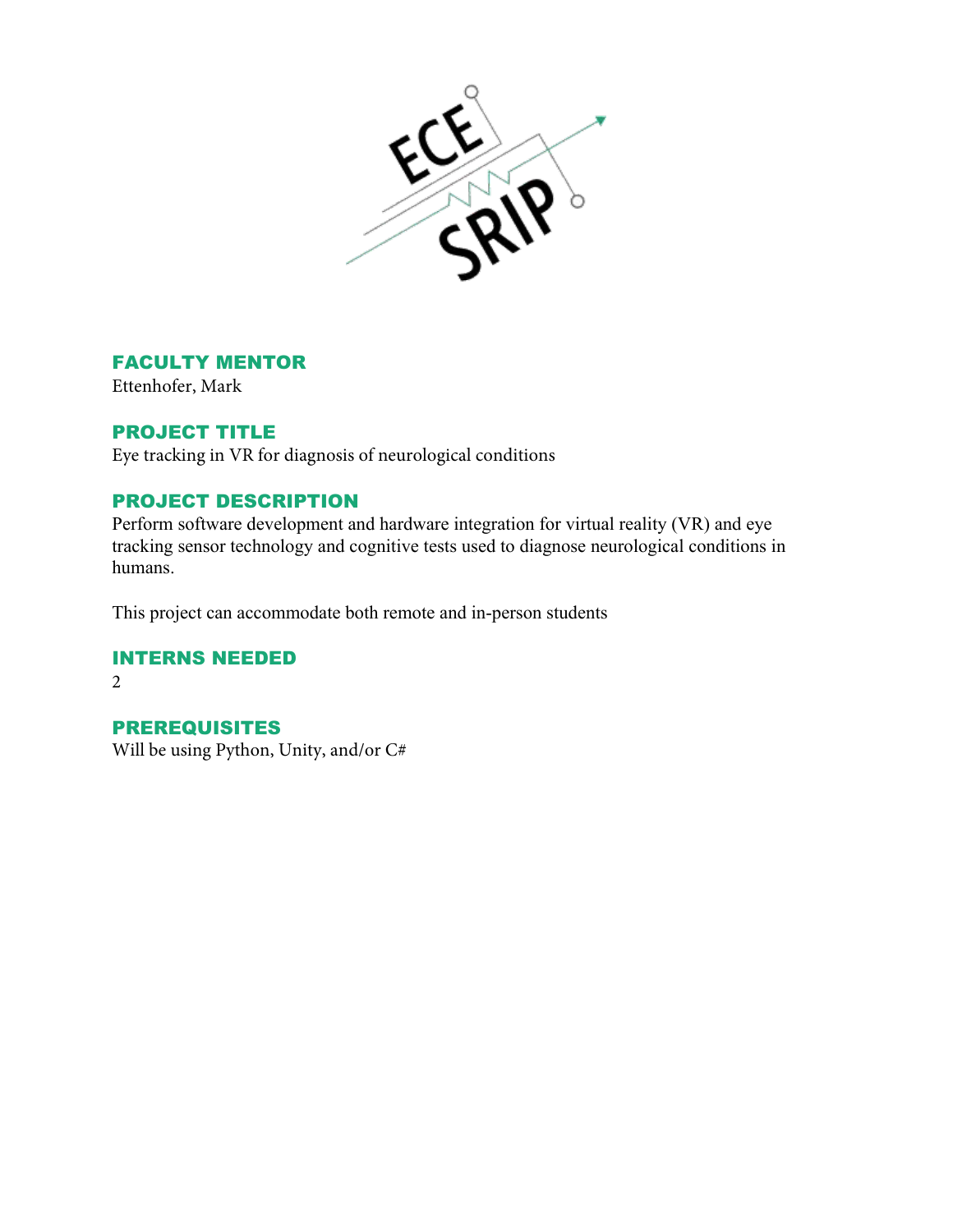

#### FACULTY MENTOR

Ettenhofer, Mark

## PROJECT TITLE

Computer vision for analysis of eye movements and pupil response in individuals with brain injuries

## PROJECT DESCRIPTION

Develop and test computer vision models to estimate eye movements/position and pupil diameter from high-speed video of human eyes. Integrate with gyroscope measures of head movement.

This project can accommodate both remote and in-person students

#### INTERNS NEEDED

1

## PREREQUISITES

Experience with digital image processing, computer vision, Python, MATLAB